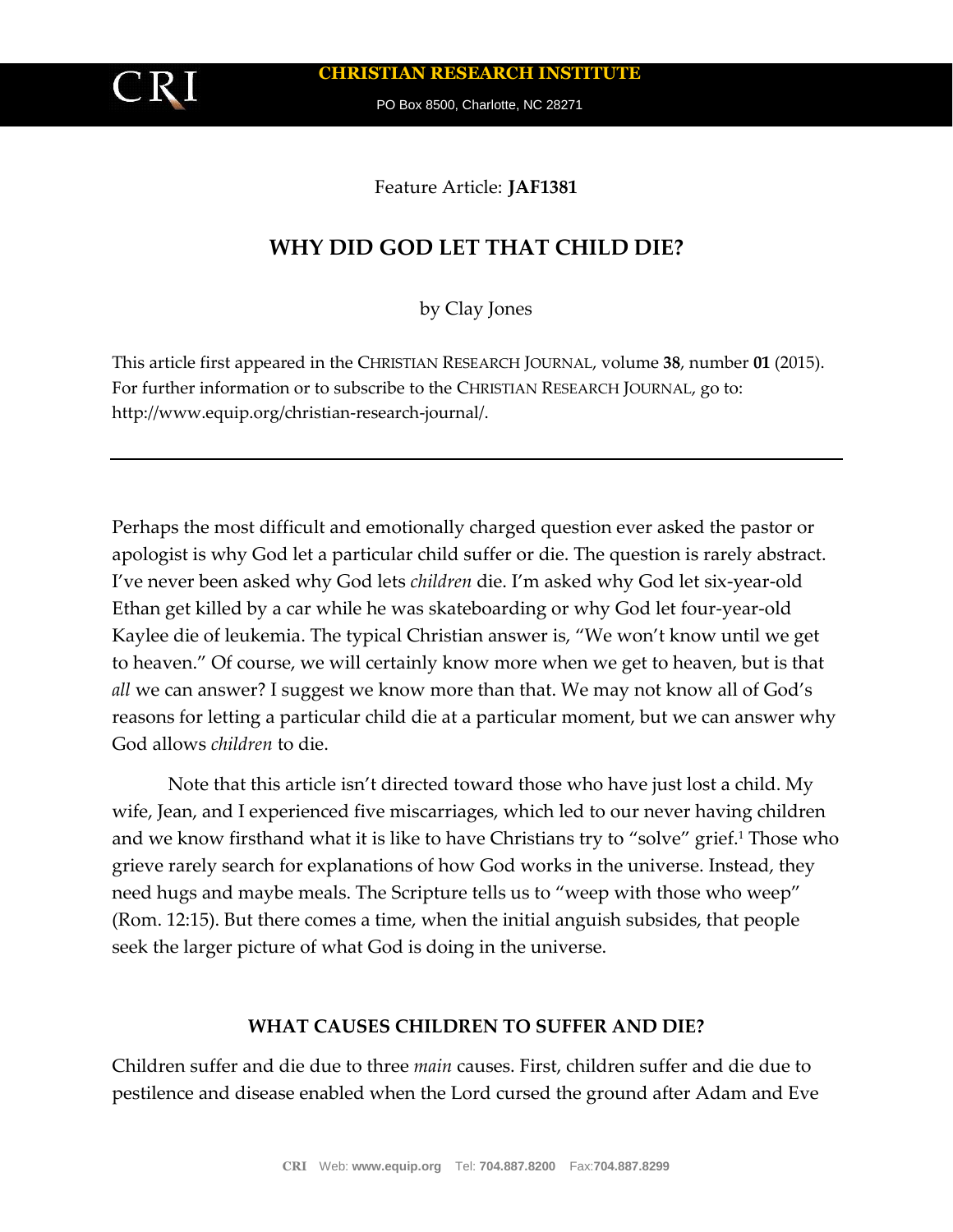sinned. He banished Adam and Eve from the Garden of Eden, thus barring humans from the rejuvenating power of the Tree of Life. God warned Adam and Eve that if they ate from the Tree of the Knowledge of Good and Evil, "you will surely die" (Gen. 2:17), and He didn't add "at a ripe old age of natural causes." He just said, "You will surely die," and we've been attending funerals ever since. Second, children also suffer and die because of the mistakes and sins of others, such as leaving a pool gate unsecured, drunk driving, murder, and so on. Third, children suffer and die because natural laws work in regular ways: the gravity that keeps us on planet Earth also enables fatal falls; the fire that warms also burns; the water in which we swim can also drown.

Disease, sins, and consistent natural laws, then, are the main reasons that children die. That brings us to the question, why doesn't God afford children special protection?

## **THE IMPORTANCE OF OUR HUMILITY**

Although I said above that we can do more than just say, "We'll find out in heaven," that doesn't mean that humility isn't a part of our answer! It is. After all, since we don't know what we don't know, especially in such circumstances, how we judge the meaning and significance of a situation requires giving God the benefit of the doubt. That's where humility and faith play their parts.

I must say, however, that every Christian I have ever known who has suffered a severe loss, and remained faithful, in time understands how God has used that suffering for good. There is an "already, not yet" aspect to our understanding. I expect that in kingdom come we'll fully understand God's greater purpose.

That said, we can go beyond just, "We'll find out in heaven," so let's look first at why free will requires God's hiddenness and what role that plays in the answer to why God lets children die.

### **THE NECESSITY OF FREE WILL AND GOD'S HIDDENNESS**

In Matthew 12:38–39, when some of the "scribes and Pharisees" told Jesus, "Teacher, we wish to see a sign from you," He answered, "An evil and adulterous generation seeks for a sign, but no sign will be given to it except the sign of the prophet Jonah," by which He referred to His resurrection. Because the Lord doesn't want to interfere with our free will, He gives enough evidence of His existence so that those who want to believe will have their beliefs justified, but not so much evidence that those who don't want to believe will be forced to feign loyalty. Oxford philosopher Richard Swinburne puts this in perspective: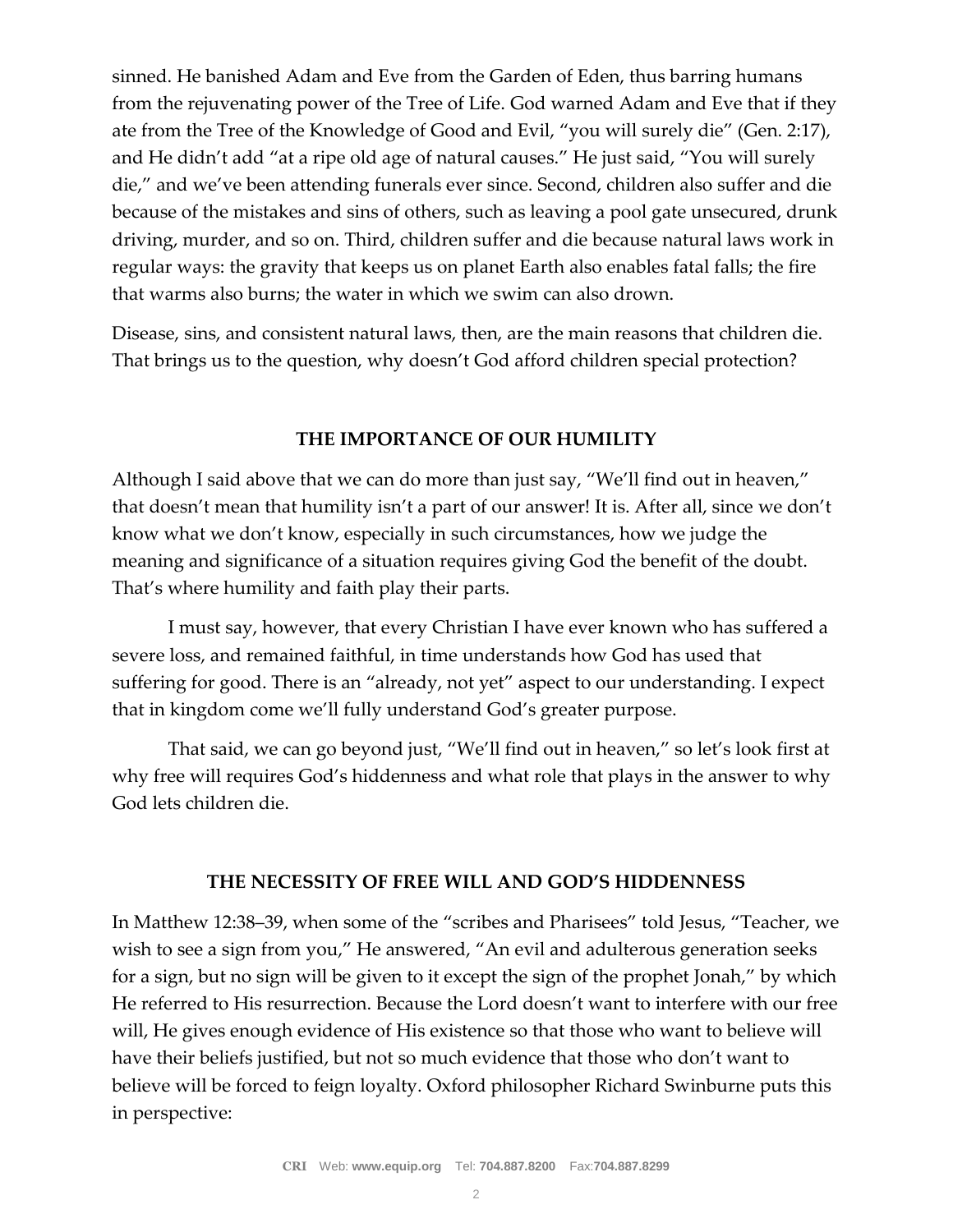*If God is to allow us to acquire knowledge by learning from experience and above all to allow us to choose whether to acquire knowledge at all or even to allow us to have a very well-justified knowledge of the consequences of our actions—knowledge which we need if we are to have a free and efficacious choice between good and bad—he needs to provide natural evils occurring in regular ways in consequence of natural processes. Or rather, he needs to do this if he is not to give us too evident an awareness of his presence.*<sup>2</sup>

Isaiah wrote, "Truly, you are a God who hides himself, O God of Israel, the Savior" (Isa. 45:15). A miracle-filled world diminishes the significance of our actions and compels the rebel to feign allegiance.

### **THE PROBLEM WITH CHILDHOOD INDESTRUCTIBILITY**

For those who wish God would afford children with more protection, the problem arises as to exactly how God would keep bad things from happening to children without displaying millions of miracles every day.

I've had this kind of conversation many times, and it typically goes like this. Someone asks whether God was unfair for letting Kaylee die from leukemia. I respond, "But it's not just Kaylee that you're concerned about, right? I mean, you don't think God should let any child die of cancer, right?" They *always* agree to this point. After all, you'd have to be a selfish swine to say that you only cared if one child died of cancer and not others. Then I point out that it's not just cancer, right? I mean, you don't think children should die of other horrible diseases, right? They *always* agree to this too. Then I ask, but it's not just disease, right? You don't think God should let children drown, or be crushed by boulders, or burn in fires, or be murdered, right? They *always* agree. But then I point out that it isn't just death, right? After all, you don't think children should be maimed or raped, right? They *always* agree. So finally, I ask, well, if all this is true, if children shouldn't be able to suffer being raped or maimed, or to die from murder, accident, or disease, then to what age do you think children should be *indestructible*?

At this most start laughing because they realize the absurdity of indestructible children. In fact, when you change the question from why God allowed a *particular child* to die to why God allows *children* to die, the question almost answers itself.

But rarely someone gives ages. One woman blurted out, "Twelve." But this quickly falls apart. After all, she didn't really think it would be okay for God to let thirteen-year-olds be raped or die from murder, accident, or disease, did she? Is it any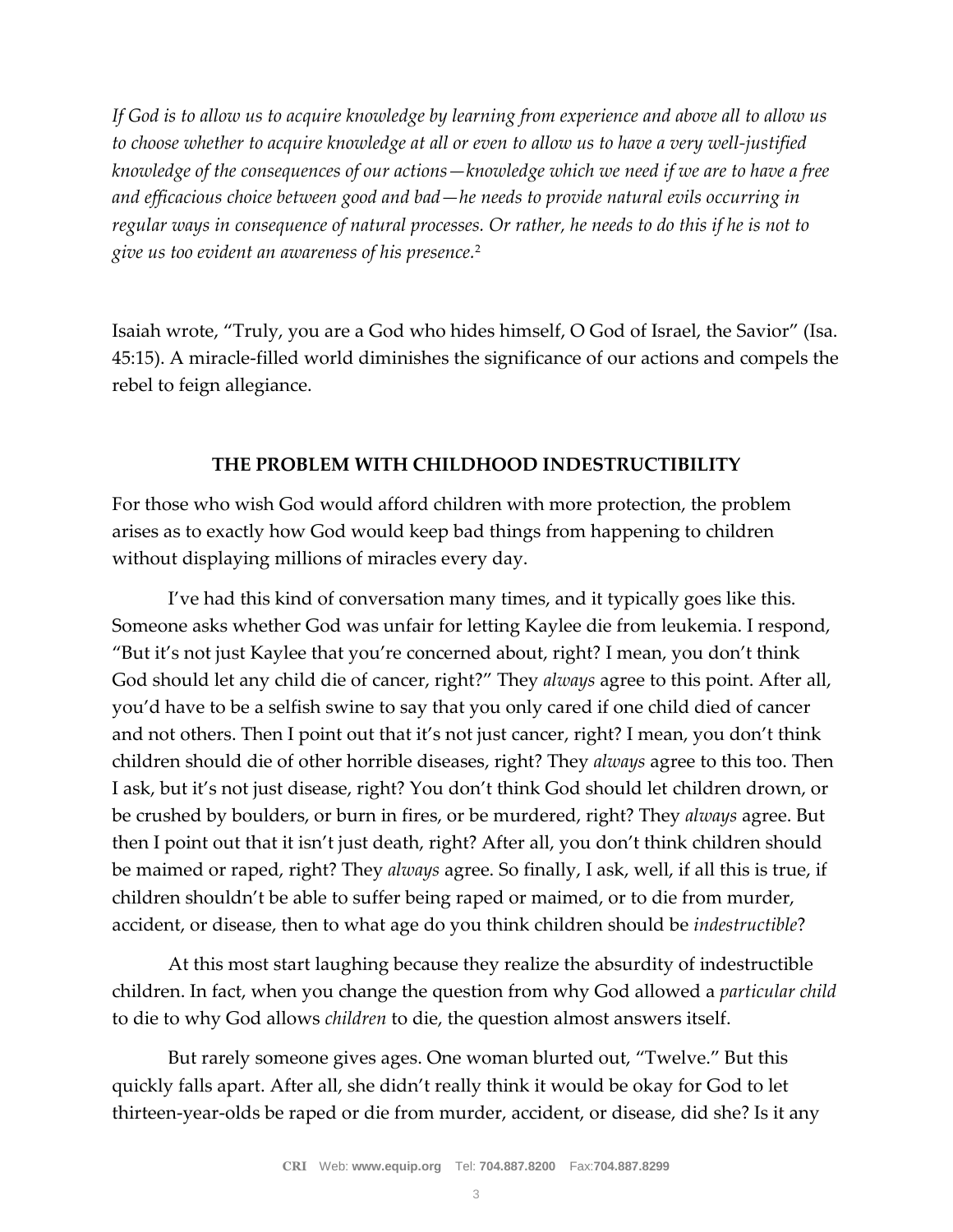different for the seventeen-year-old? Wouldn't those who argue that children should be indestructible until a certain age still accuse God of unfairness?

But perhaps the biggest problem with indestructible children regards the mechanism required to keep these children from being seriously injured or killed. Again, God *couldn't* do tens of thousands of miracles *every day* without causing those who don't want to worship Him to feign loyalty.

Also, a child's actions wouldn't mean much. For example, Johnny could be cutting his steak next to his little brother Jimmy and suddenly jam his knife into Jimmy's side and God could make the knife turn to rubber. The whole family could laugh heartily—but that's a cartoon world.<sup>3</sup> In such a world, we could encourage our kids to go play marbles in the freeway: "You'll just bounce around a lot." In such a world, children wouldn't learn morality because many of their choices would lack moral consequences.

Now, I suspect the more serious answer will be that God should *every day* orchestrate *tens of thousands* of providential occurrences to protect children. But if God constantly worked through providences, then God would still have to interfere constantly with free will. For example, how does God prevent parents from getting drunk, or texting, or nodding off, while driving? How does God *providentially* keep *all children everywhere* at *all times* from the fatal occurrences that might afflict other family members? How would God providentially keep all children from being harmed by the intentional cruelty of adults? He couldn't do *all* these things unless He was to make Himself unmistakably apparent. After all, even the most dull-witted person would conclude, sooner or later, that there's something about the universe that prevents children from coming to harm. In the real world, parents and their children must learn to be responsible because natural laws do work in regular ways.

And suffering has other benefits.

### **WHAT GOOD MIGHT ARISE FROM A WORLD IN WHICH CHILDREN DIE?**

Many important spiritual lessons are learned from the suffering and/or death of children—courage, patience, compassion, selflessness, humility, and so on—but I'm going to focus on perhaps the most important. From the death of children, whether other people's children or our own, we learn that we can never base our ultimate happiness on this world. The American Dream—that we can have our kids grow up, graduate, achieve successful careers, marry great spouses, and have wonderful children, and through whose children, and children's children, we can gain a sense of immortality—is forever in danger. There is nothing worldly that we can count on,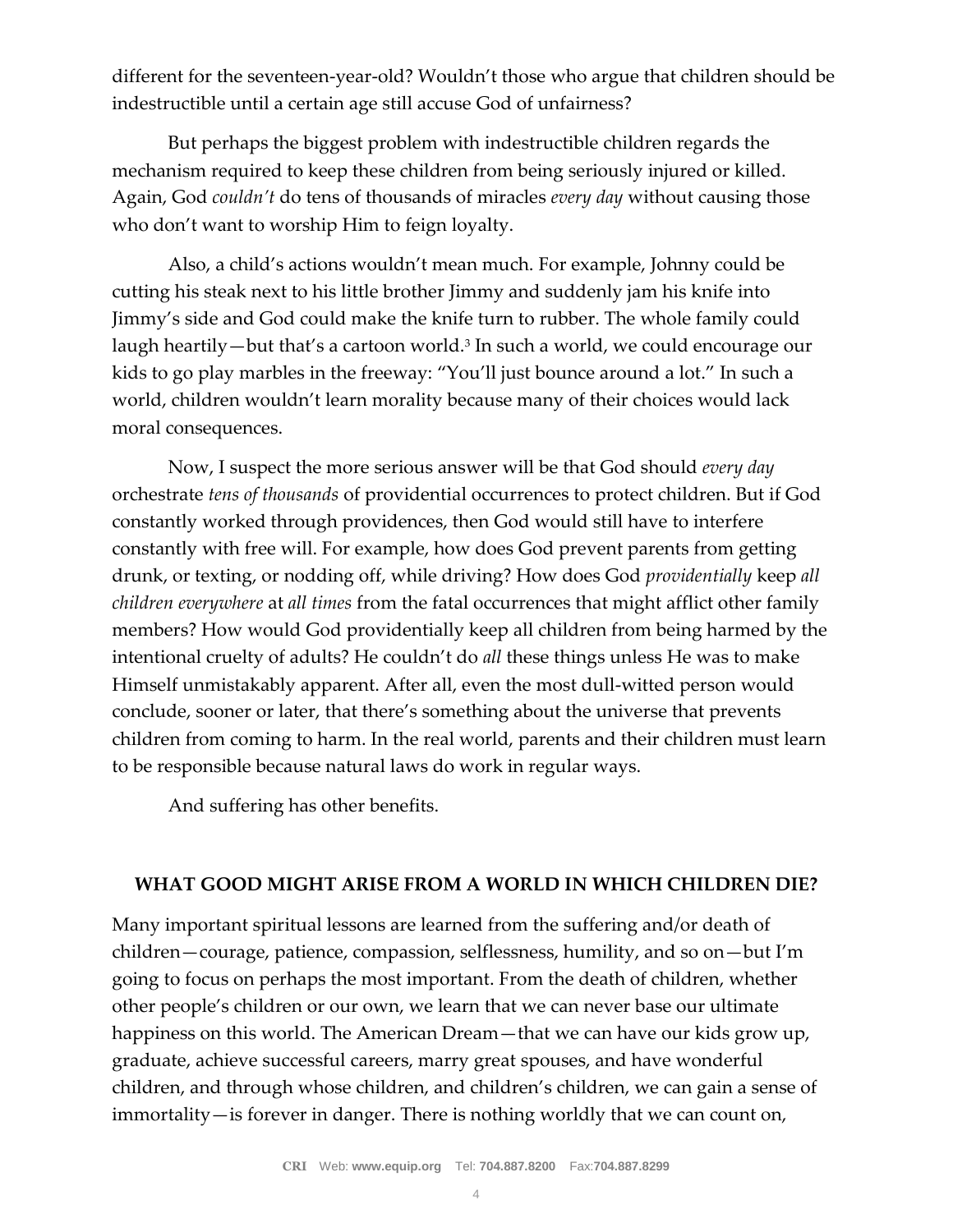including what most people love most: their children. Instead, we must look to God for our ultimate and eternal fulfillment.

Only worshippers of God can accept this. We shouldn't expect those who only live for this life not to bitterly complain that God is unfair for threatening what to them is supremely valuable and their best chance for a semblance of immortality.

Suffering can be valuable for children, too. As a child, rheumatic fever damaged my heart and caused my parents and doctors to fear for my life. But I thank God for that because it gave me a strong sense of my own mortality, which has benefited me spiritually ever since!

### **WHAT IS THE ETERNAL DESTINY OF CHILDREN WHO DIE?**

Although Christians differ about this, many Christians have argued that all who die before the age of accountability (see Deut. 1:39) will be saved.<sup>4</sup> They base this on verses such as Luke 18:16–17, where Jesus said, "Permit the children to come to Me, and do not hinder them, for the kingdom of God belongs to such as these. Truly I say to you, whoever does not receive the kingdom of God like a child shall not enter it at all" (Luke 18:16–17 NASB). As theologian Millard Erickson asks, "Could it be that Jesus was using as the object lesson in his plea for a certain quality, individuals who did not actually embody that quality? That would seem strange indeed. Thus, if Jesus was affirming that those who would enter into the kingdom must be like these children, he seems to be asserting, as a premise in his argument, that these children were in the kingdom."<sup>5</sup>

Regarding infants, Christopher W. Morgan and Robert A. Peterson point out, "Although their reasons might differ depending on other theological commitments, and although some of their reasons are better than others, evangelicals generally agree that [deceased infants] will be in heaven."<sup>6</sup>

It's true that no Scripture unambiguously guarantees that children will be saved, but if they are, God would have good reason for not unambiguously making that clear, for then abortion and infanticide would guarantee a child's salvation! Imagine the abuses that would occur from that knowledge! Whatever the case, we can rest in God's love and mercy regarding their fate.

Some consider the fact that God allows children to suffer or die to be an indictment of His character. But when we look at the problems of a world in which children cannot be injured or die, we glimpse the bigger picture of what God is doing to prepare humans for eternal life. We can worship and trust the God who is wiser than we are.